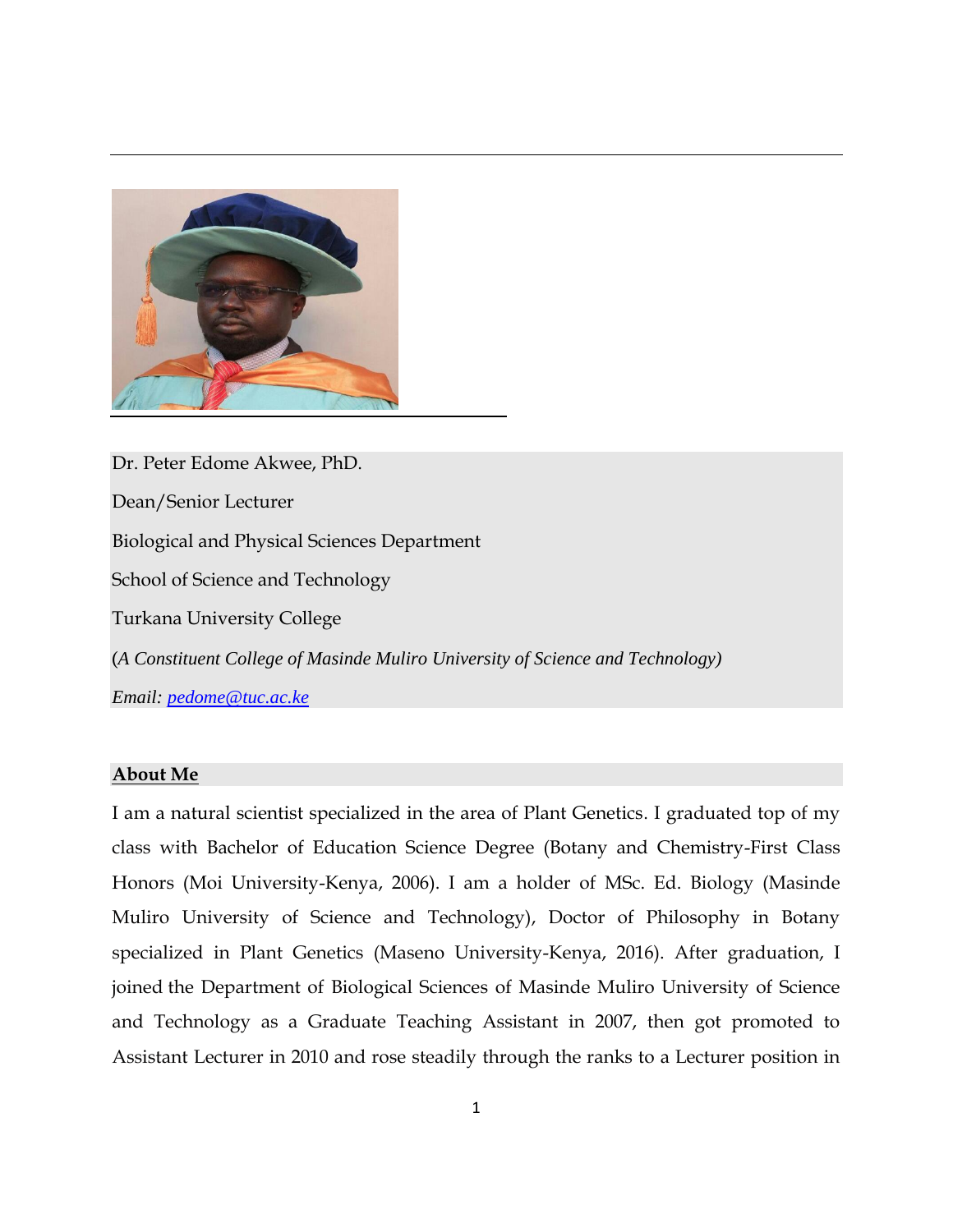2013. In 2017, I was seconded by Masinde Muliro University of Science and Technology (MMUST) to Turkana University College. In the same year, I was interviewed and promoted to the position of Senior Lecturer in the Department of Biological and Physical Sciences where I serve as acting Dean, School of Science and Technology up to date.

I have served both in academic and administrative leadership positions at various echelons of the university. I have served as an acting Deputy Principal (Academics and Students Affairs) from January to July 2020 at Turkana University College. At Masinde Muliro University of Science and Technology, I have also served Campus coordinator from 2015 to March, 2017). I have also served as Faculty Zonal Coordinator for Industrial attachment at MMUST (2013-2015); Assistant Examination officer (2007-2013. I have served in many University College Academic Board and Deans Committees including being chairperson of several Ad Hoc Committees of the University College. My teaching philosophy is that teaching profession is a call and deserves an honor. My philosophy is based on respect for the expertise and diversity of learning styles and educational goals of the students with whom I have the privilege of engaging in a colearning experiences. I have a student-oriented approach to the extent that I strive for students to get the best possible product out of me. Over the last ten (16) years at the university, I have published several peer-reviewed articles and participated in numerous regional and international conferences

# **Academic Qualifications**

- ❖ Doctor of Philosophy in Botany (Genetics) Maseno University, Kenya.
- ❖ Master of Science Degree in Science Education (Biology), Masinde Muliro University of Science and Technology, Kenya.
- ❖ Bachelor of Education Science Degree –(Botany major and Chemistry) (First Class Honors -Moi University, Kenya.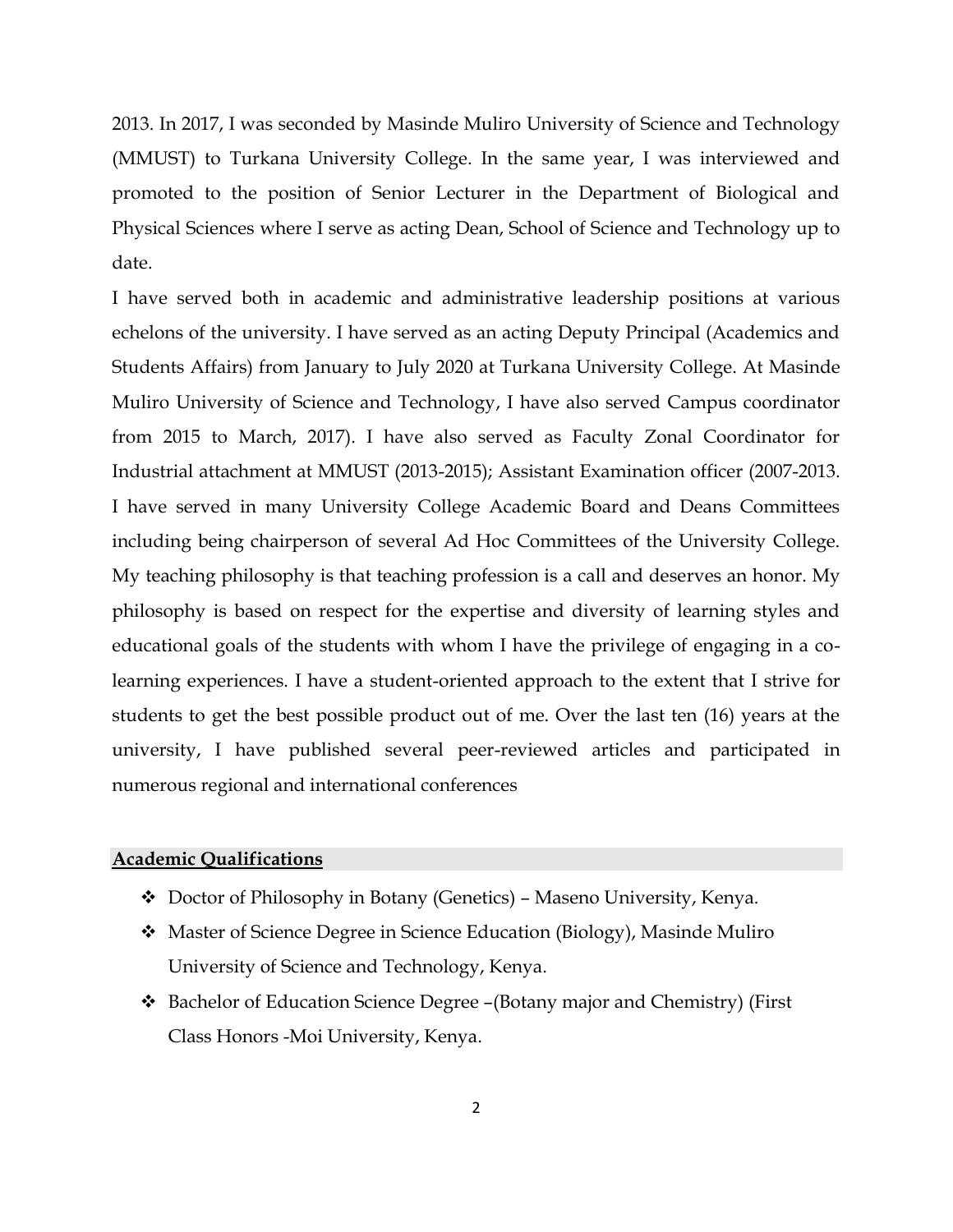# **Professional Memberships and Activities**

- Entomological Society of Kenya
- $\overline{\phantom{a}}$  Horticultural Association of Kenya
- **Kenya Germany DAAD Scholars Association**
- ↓ Masinde Muliro University chapter-DAAD scholars Association
- University Academic Staff Union (UASU, Kenya)
- $\frac{1}{\sqrt{1}}$  Turkana Professional Association

## **Research Interests**

- Genetics and Biodiversity Conservation
- Ethnobotany and Plant Ecology
- Food Security and Climate Change Adaptation
- Contemporary Issues in Science, Technology and Society
- Environmental Science and Fisheries resources

#### **PUBLICATIONS**

- 1) Rowan, J., Akwee, P.E., Feibel, C., Harmand, S., Henkes, G., Hildebrand, E., Lewis, J., Patricia Princehouse, P., Taylor, N., Nengo, I. **(2021).** Raising up African paleoanthropologists: An innovative Master's program at Turkana University College, Kenya Raising up African paleoanthropologists: An innovative Master's program at Turkana University College, Kenya. *Evolutionary Anthropology Journal* 2021 Dec 31. doi: 10.1002/evan.21933.
- *2)* Clement, N.E., **Akwee, P.E.,** Bitok, J., Kariuki, P. **(2020).** [Factors Associated with Non](https://scholar.google.com/scholar?oi=bibs&cluster=16977153998713432157&btnI=1&hl=en)[adherence to Anti-Retroviral Therapy among Clients in Lodwar County and Referral](https://scholar.google.com/scholar?oi=bibs&cluster=16977153998713432157&btnI=1&hl=en)  [Hospital, Turkana County, Kenya](https://scholar.google.com/scholar?oi=bibs&cluster=16977153998713432157&btnI=1&hl=en). *Journal of Advances in Medicine and Medical Research ISSN: 2456-8899 Vol. 32 (18): Pg. 10-16*
- *3)* Mbati, E., Wanjala, M., **Edome, P.A. (2020).** The Biology Content Knowledge and Skills Exhibited by Pre-Service Biology Teachers in Kenyan Universities. *East African Scholars Journal of Education, Humanities and Literature.* ISSN: 2617-443X (Print). *Vol.4 (8):* Pg. 88-97 ISSN: 2617-7250 [\(https://www.easpublisher.com/easjhcs\)](https://www.easpublisher.com/easjhcs)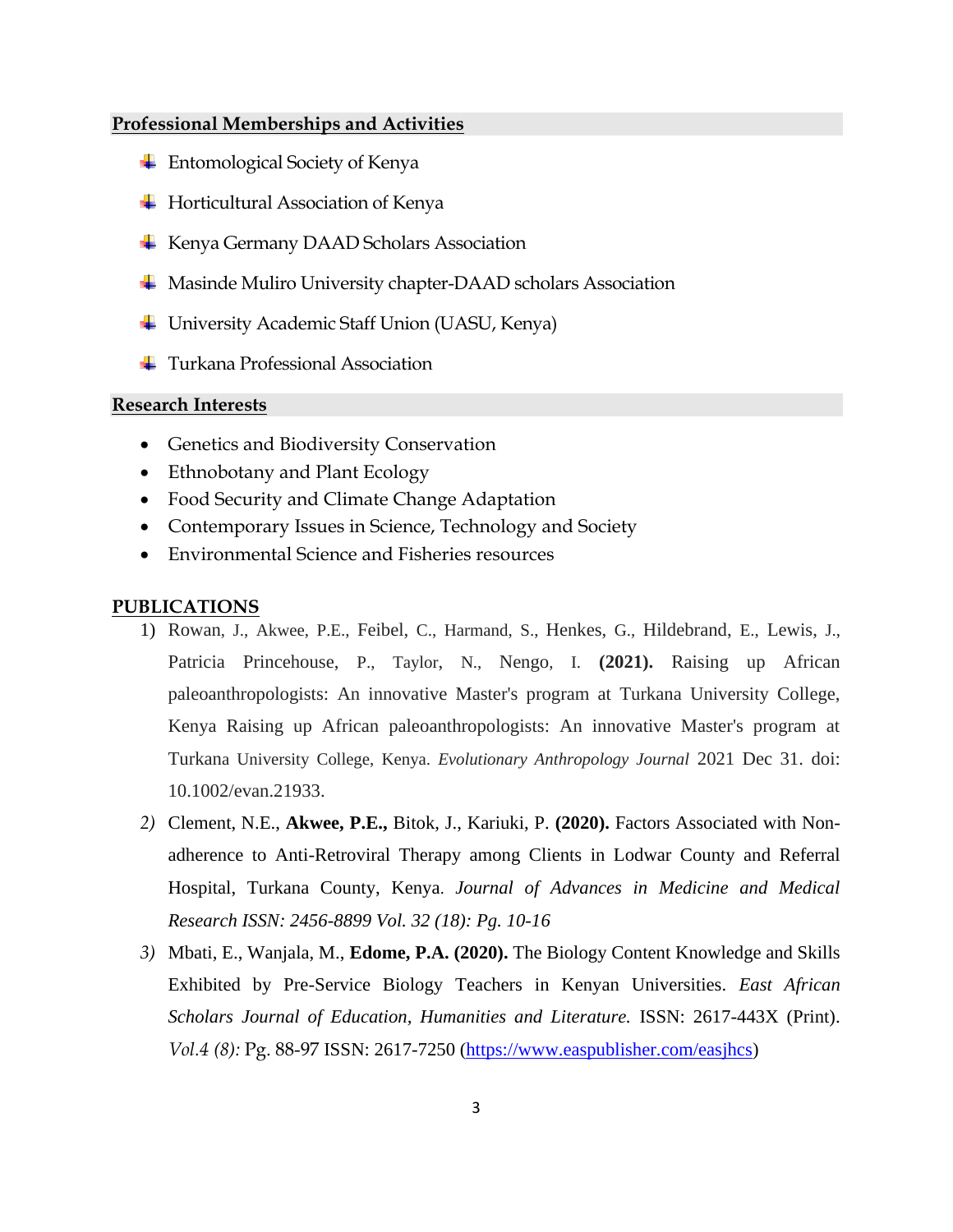- *4)* Mbati, E., Wanjala, M., **Edome, P.A. (2020).** The Biology Teachers' Training Needs and Competencies in the Use of Technology for Biology Instruction in Kenyan Secondary Schools. *East African Scholars Journal of Education, Humanities and Literature.* ISSN: 2617-443X (Print) *Vol.4 (8):* Pg. 98-109 ISSN: 2617-7250 [\(https://www.easpublisher.com/easjhcs\)](https://www.easpublisher.com/easjhcs)
- *5)* **Akwee, P.E. (2019).** A critical review of the effect of Climate Change on Turkana pastoral livelihoods. A case study of pastoralists in Turkana County, Kenya. *Published on proceedings of 3rd International workshop on Enhancing Food Security and Universal Health Care for sustainable development. Kibabii University, Bungoma Kenya. 12th -14th June, 2019*.
- *6)* **Akwee, P.E., Palapala, V.A (2017).** A comparative assessment of taro {*Colocasia esculenta L*. (Schott)} phenotypic corms/cormels characteristics of Kenya and Tarogen core taro collections for taro crop improvement and breeding. *International Journal of Innovative Research and Advanced Studies Vol. 4 (11):* Pg. 418- 423 ISSN 2394-4404
- *7)* **Mutu, P.L., Akwee, P.E., Wakhungu, J.W. (2017).** Environmental drought effects on Human Vulnerability to the Turkana pastoral population of Ilemi Triangle Region, Turkana county in the Northern Kenya. *International Journal of Innovative Research and Advanced Studies Vol.4 (11):* Pg. 424-436 ISSN 2394-4404
- *8)* **Akwee, P.E. (2017).** Analysis of genetic diversity and richness of Western, Nyanza and Central Kenya taro genotypes {*Colocasia esculenta L*. (Schott)} using Simple Sequence Repeat Markers (SSR Molecular Based Markers). *International Journal of Innovative Research and Advanced Studies Vol.4(8):* Pg. 25-29 ISSN 2394- 4404
- *9)* Palapala, V.A., **Akwee, P.E. (2017)**. Genetic variation of introduced cocoyam germplasm in Kenya. Journal of Agricultural Science and Food Technology. ISSN 2465-7522
- *10)* Palapala, V.A., **Akwee, P.E.** (**2016)**. Genetic structure and geographical relationship of selected {*Colocasia esculenta L*. (Schott)} germplasm using SSRs.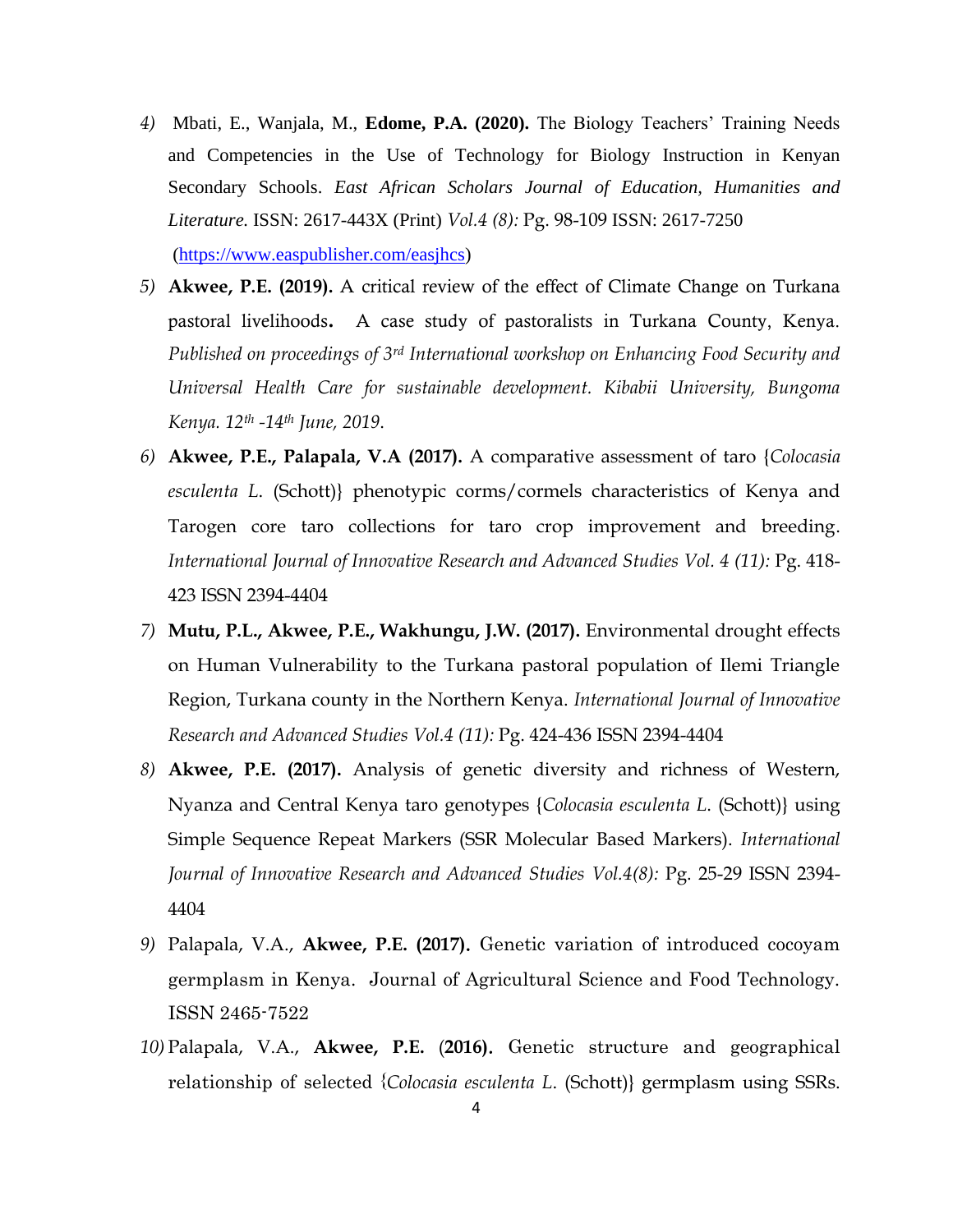Journal of Advances in Biology and Biotechnology 10(3): 1-14, 2016; Article no. JABB. 28479. ISSN: 2394-1081 [\(www.sciencedomain.org](http://www.sciencedomain.org/) ).

- *11)* Palapala, V.A., **Akwee, P.E. (2016).** Genetic diversity analysis of Kenya taro {*Colocasia esculenta L*. (Schott)} accessions using Simple Sequence Repeat Markers. *Sky Journal of Agricultural Research,* Vol. 5(5): 076-086. ISSN 2315-8751 [\(http://www.skyjournals.org/SJAR\)](http://www.skyjournals.org/SJAR).
- 12) Palapala, V.A., **Akwee, P.E. (2016).** Evaluation of polymorphism generated by Single Sequence Repeat Markers in selected taro {*Colocasia esculenta L*. (Schott)} populations. *Journal of Medical and Biological Science Research,* Vol. 2(8). ISSN 2449-1810

[\(http://pearlresearchjournals.org/journals/jmbsr/index.html.](http://pearlresearchjournals.org/journals/jmbsr/index.html))

- *13)* **Akwee, P.E. (2016).** Assessment of the phenotypic characters, genotypic agronomic performances and genetic diversity of kenyan and tarogen core taro *[colocasia esculenta (l.) Schott.]* Germplasm. Unpublished PhD Thesis, Maseno University, Kenya.
- *14)* Nabie, A., Owiti, D.O., **Edome, P.A. (2016).** Mind mapping technique and student achievement by gender in ecology concepts in Hamisi Sub-County, Kenya. *International advanced journal of teaching and learning,* Vol 2(5): 1-9. ISSN: 2488-9059 [\(http://www.ztjournal.com](http://www.ztjournal.com/) )
- *15)* Omaset, J.O., Ongunya, R.O., **Edome, P.A. (2016).** Teacher competence as a determinant of computer Based Instruction in secondary school biology in Teso South Sub-County, Kenya. *Journal of Educational policy and entrepreneurial research (JEPER)* Vol. 3(4): 83-91. ISSN: 2408-770X (print); 2408-6231 (online). [\(http://www.ztjournal.com](http://www.ztjournal.com/) )
- *16)* **Akwee, P.E.,** Netondo, G., Palapala, V.A. **(2015).** Comparative analysis of phenotypic characterization of Kenya and Pacific Islands tarogen germplasm collections Colocasia esculenta L. (Schott). *Scientia Agriculturae* 9 (2), 113-119 ISSN 2311-0228 [www.pscipubcom](http://www.pscipubcom/) (DOI:10.15192/PSC.SA.2015.9.2.113119).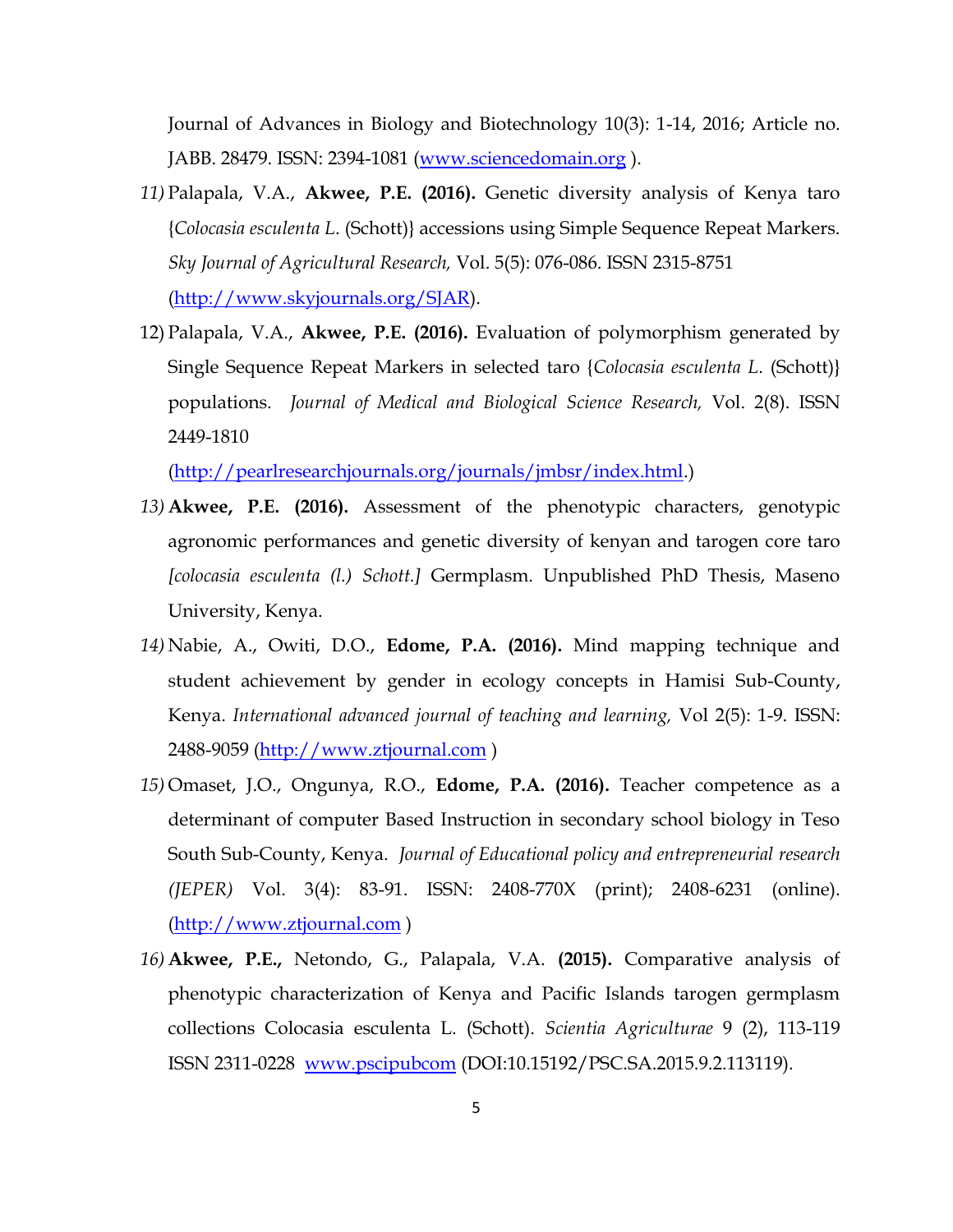- *17)* **Akwee, P.E.**, Netondo, G., Kataka, J.A., Palapala, V.A. **(2015).** A critical review of the role of taro *Colocasia esculenta L. (Schott*) to food security: A comparative analysis of Kenya and Pacific Island taro germplasm. *Scientia Agriculturae* 9 (2), 101-108 ISSN 2311-0228 [www.pscipubcom](http://www.pscipubcom/) (DOI:10.15192/PSC.SA.2015.9.2.101108
- *18)* **Akwee, P.E**., Toili, W.W., Palapala, V.A. **(2012**). Effectiveness of Computer Based Technology integration in teaching and learning of Gene Concept among high school students, Kenya. *European journal of Health and Biology Education Vol 1 issue 4(May 2012) ISSN 2277-5978.*
- *19)* Wanyonyi, M., Mulavu, W.G., **Akwee, P.E**. **(2012**). Exploring students' perceptions of chemical bonding concepts in secondary schools in Kenya. *Global Journal of Management Science and Technology [\(www.gjmst.com\)](http://www.gjmst.com/) Vol 1 issue 4(May 2012) ISSN 2277-5978.*
- *20)* Mulavu, W.G., Amadalo, M.M., Wanyonyi, M., **Akwee, P.E**., Twoli, N. **(2012**). Evaluation of students' perceptions towards structure and chemical bonding upon using molecular models concepts in selected Kenya public secondary schools. *Global Journal of Management Science and Technology [\(www.gjmst.com\)](http://www.gjmst.com/) Vol 1 issue 4 (May 2012) ISSN 2277-5978.*
- 21) Mwendwa, K.A., Toili W.W., **Akwee, P.E**., Michieka, R., and Agevi, H. **(2011).** An analysis of secondary school Biology and Chemistry curriculum and KCSE exams in relation to environmental education in Kenya. (*In press. East African Journal of Engineering, Science and Technology*).
- *22)* Gweyi-Onyango, J. P, **Akwee, P.E**., Onyango, A. C., Agevi, H., and Pakia, M., **(2011).** Genotypic yield responses of cow pea (*Vigna unguiculata*) to sub-optimal phosphorus supply in acid Alfisols of Western Kenya: A comparative analysis of legumes*. Journal of Agricultural Sciences, 2(1):1-8(2011) ISSN 0976\_6898*